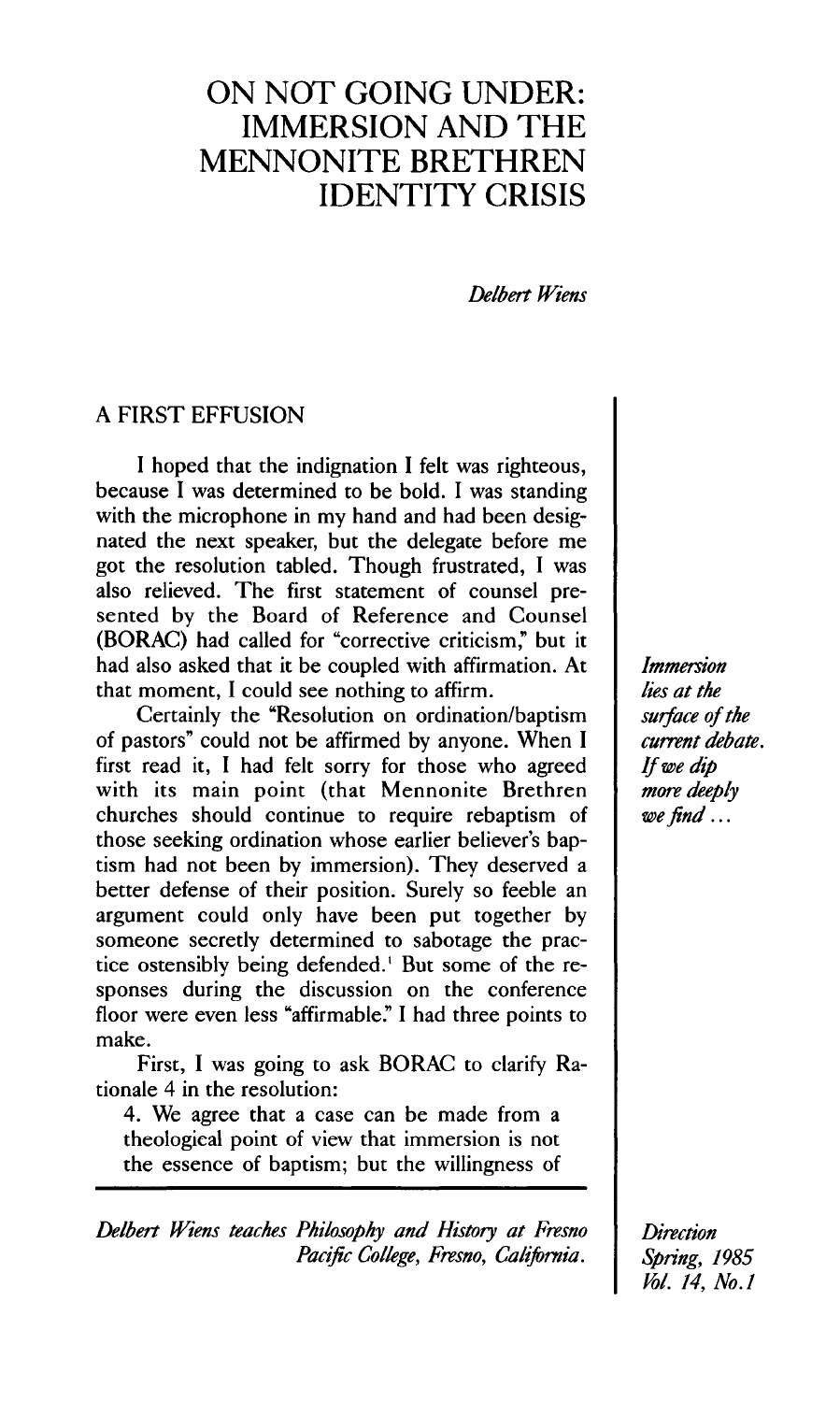our ordained leaders to comply with the polity of the conference leads us to affirm our historic position.

The first clause can have at least three very different meanings:

(1) We are in theological agreement: immersion is not the essence of baptism.

(2) We note that there are important theological arguments, presumably balancing arguments for the contrary case.

(3) We grant that at least a few ("far out"?) people have argued theologically that immersion is not the essence of baptism.

The second clause of the rationale, a complete *non sequitur* seems to rule out (2), for then a following theological debate would have been necessary to rule out one of the cases. Two speakers from the floor who referred to the rationale simply took it for granted that (1) was the intended meaning and used it to argue against requiring rebaptisms.

On the other hand, a strong case can be made that (3) was the intended meaning. The first rationale claims that such rebaptism "is in keeping with our Confession of Faith." If so, then there would seem to be theological arguments linking immersion to the essence of baptism. Besides, when the entire resolution was read the BORAC spokesperson had strongly emphasized the "can"  $-$  "a case *can* be made..." And the speaker's tone implied disbelief that anyone should be so misled as to try to make it.

But if (3) is the correct interpretation of BORAC's intention, then that Board needs to be reminded that just over twenty years ago it had argued for (1) to justify accepting *any* of the non-immersed without rebaptism. If (3) is right, the non-immersed are unbaptized, and we have been accepting them as members for two decades.

At the very least, the Conference has the right to demand clarification. One would expect clear and coherent rationales for any position important enough to warrant a resolution.

This leads to the second criticism which I thought ought to be made. I was upset not only because the "theologizing" had been confused but, even worse, that it was not held to be important at all.

At one point, to account for BORAC's surprise at the volume of opposition to the resolution, the one leading the session blamed those churches which had not answered their earlier request for responses to the proposed resolution. In effect, he was complaining that the 147 responses that had come in had not been an adequate sampling to gauge what the churches wanted. He thus made very clear what had been implied all along. This issue was to be decided by majority vote based on old and new sentiments, not on a consensus discovered through careful thought and prayer.

Not even the eighty-three "qualifying statements" from the churches which did respond stimulated BORAC to deal with the doctrinal issues. Yet in the resolution they grouped these eighty-three responses under four headings — all of which were doctrinal in nature. One of these four headings was the question whether the mode of baptism is its essence. A significant number of churches asked BORAC to answer that question. Yet Rationale 4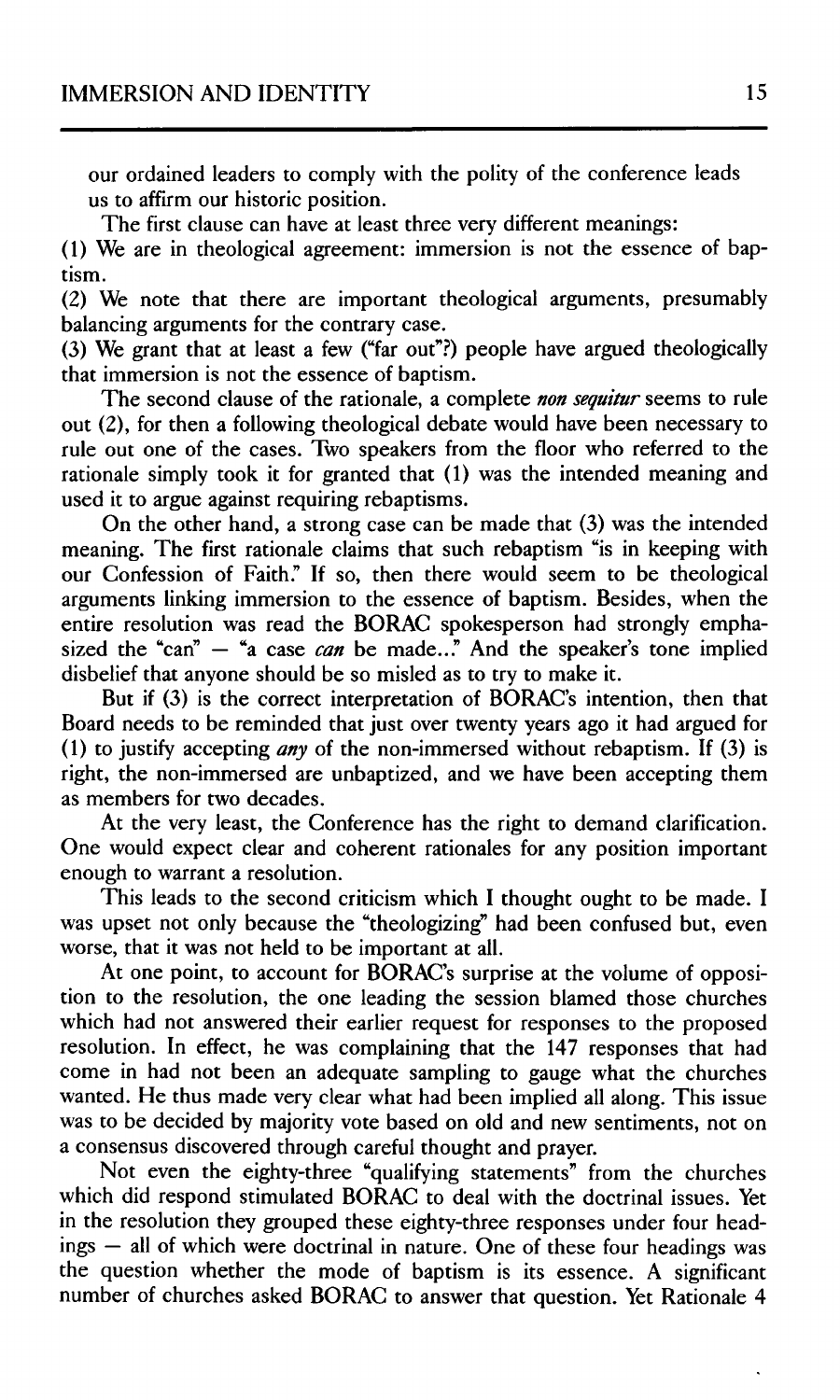(quoted above) sidestepped this plea with the astonishing claim that we can ignore this theological point since those who have agreed to be rebaptized have indeed agreed to be rebaptized.

I had intended to summarize this criticism by insisting that BORAC is supposed to teach and to lead, not to be an in-house Gallup poll.

My third criticism was that immersion baptism was being cheapened. At several points the *defenders* of the resolution insisted that "of course" such rebaptisms were *not* a denial of the validity of non-immersion baptisms. The rebaptism by immersion which we demand is "for *our* sake, not God's or theirs."

In order to give integrity to such immersions  $-$  to make them mean what we intend them to mean, I was going to suggest the following formula.

"Do you love the Mennonite Brethren Church with all your heart and believe in faithfully practicing all its forms?"

"Ido"

"On the basis of this confession of your commitment to our sensibilities, I *immerse* you in the name of the history, the tradition, and the sentiment of our peoplehood. Amen."

## A SUBSEQUENT IMMERSION

I had boiled down all three points to a single scribbled sheet. I am glad, I think, that I did not get the chance to read it. That night the adrenalin was still flowing too strongly to permit easy sleep, so I sat down to rethink the day. I thought (and still think) that what I intended to say needed saying. There was nothing *on the surface* of what was presented to us that could be affirmed. But it became clearer to me that the surface can not be the real issue. I decided to try to go below the surface to work out what pressures could lead BORAC and the rest of us to such confusion.

#### *The Symbolic Significance of Baptism for Mennonites*

Ever since the sixteenth century, baptism among Mennonites has had to carry a heavy symbolic load. There are at least four levels to which it is the witness. It represents a cleansing from sin. This was, perhaps, its most important content for the New Testament Church. Also important in the New Testament is the linkage of baptism with the gift of the Holy Spirit. Mennonites have been generally unsure about these aspects of baptism, but our historic biblicism has kept them at least guiltily present in our consciousness, and they continue to be noted by theologians. Sprinkling or pouring effectively symbolize these aspects.

More importantly, baptism has symbolized participation in Jesus' death and in resurrection with him to a new life of discipleship in the pattern of his life. Because this new life must continue within the Church as the body of Christ, it is also the ritual for becoming members of a local congregation.

When adults are converted and come to the Church from the outside, all these elements may coalesce and culminate in an immediately ensuing bap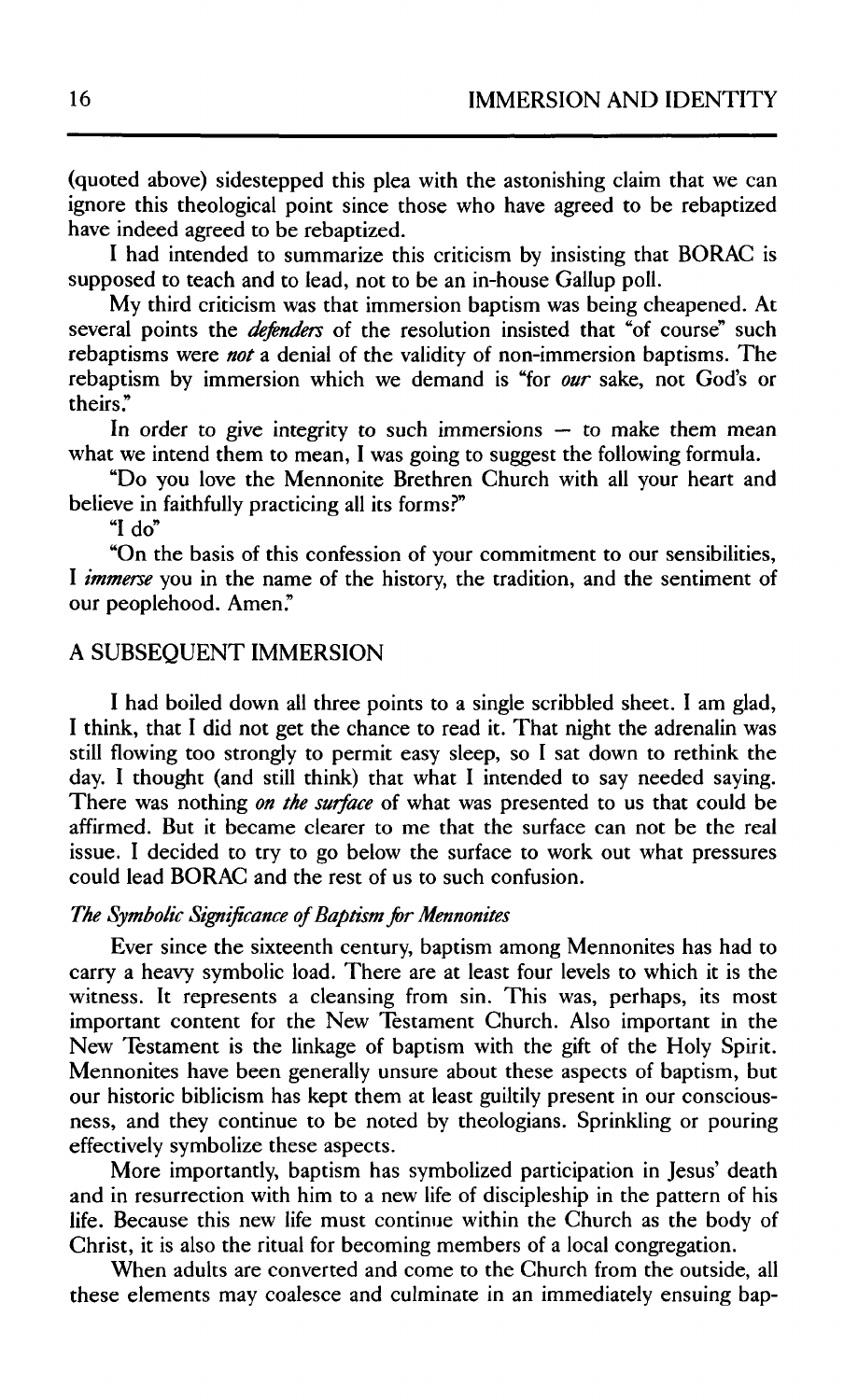tism. Such a coalescence of events and symbol is rare. In fact, by delaying baptism to "test" a conversion, many Mennonites tacitly agree that it is undesirable.

The symbolic significance of baptism becomes especially ambiguous for those who have grown up in Christian communities. In a very real sense, these have always "belonged" to the Church. The early Church quickly moved to baptizing children to symbolize this, equating it to Jewish circumcision. Because Anabaptism stressed adult decision, Mennonites have not been free to accept this solution. In fact, they did not need to do so as long as they lived in segregated communities, as in Russia. Everyone knew that everyone "belonged," and baptism (often just before marriage) actuated their adult decision to be actively what they had passively always been. And so, unlike other Christian communions, Mennonites did not develop other rituals to symbolize the different stages of the maturation of young Christians.

## *The Symbolic Significance of Immersion for Mennonite Brethren*

In 1860, in Russia, the first Mennonite Brethren rejected aspects of the Mennonite ethos which they believed had too much divorced Christian beliefs from spiritual life and Christian ideals from practice. A revival broke out, and they claimed release from the dead weight of custom and sin and received a gospel to proclaim to others, a new power to practice what they had always been taught, and a new joy in living out a new and freeing kind of discipleship,.

Like the ancient Israelites, they had been covered by the blood during a spiritual death watch and had emerged to freedom through the waters of a dangerous sea. And then they discovered immersion to symbolize this death and resurrection to new life. And immersion became the ritual by which they entered newly-formed congregations.

But something else happened to this first generation. They were persecuted by some of the other Mennonites, especially by some members of the Mennonite "establishment"; and immersion baptism took on yet another meaning to all of the meanings which they had inherited and discovered. It symbolized their separation from the "Egypt" of the other Mennonites. But their "Red Sea" delivery was problematic because, although they escaped a spiritual bondage, the "other side" was physically the same place. They even worked hard to convince Russian officials that they were only partially distinct from other Mennonites. In most respects they intended to remain "Egyptian"! Immersion kept their relative distinctness — and therefore their identity — very clear. It would have been unthinkable to relax its practice in any way.

#### *The Many Meanings of the Present Resolution*

The years have passed. The elements which baptism symbolizes have come to be experienced differently by different ones of us. Those of us gathered in Reedley last October came to the debate with very different concepts of the points at issue. There can be no consensus until these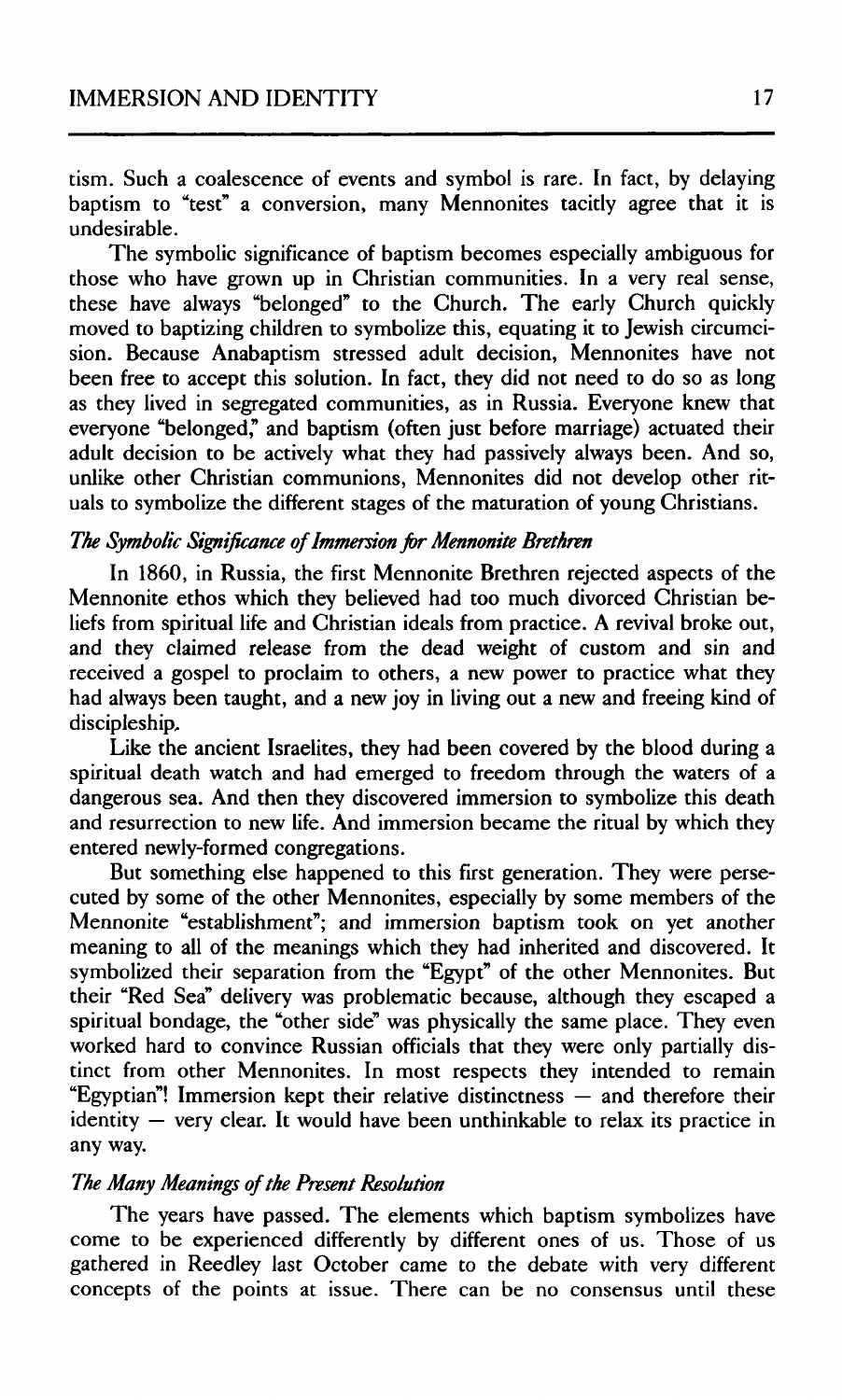differing ideas are understood and dealt with. I will discuss only one aspect of all the sub-surface currents which confuse the surface of our debates on baptism, and I will do so by asking what constitutes our "Egypts." The following analysis is offered as an hypothesis needing testing.

(1) *One group of us continues to live among other Mennonites, and these Mennonites continue to constitute our "Egypt."* These other Mennonites, especially "General Conference" (GC) Mennonites, continue to represent the other Russian Mennonites. For this group, immersion continues to symbolize our distinctive way to be Anabaptist and Mennonite. It carries the sense of what constitutes MB identity.

That the General Conference was the result of a revival and reform movement which paralleled the MB movement in Russia has not made them this group's allies. In fact, many of the other Russians joined the GC Conference upon immigrating. That, plus certain real differences between important elements in our respective conferences, has been enough to burden the GC's with the onus of the inherited guilt of Russian Mennonites and their "establishment." Besides, they "sprinkle."

A number of years ago the GC Conference lovingly (but illogically) apologized to us for the sins of that long-dead Russian "establishment." I suppose that Group (1) accepted it with grim satisfaction. But the real history of the GCs and their similarity to us only makes them a greater threat, as was also true of the other Russian Mennonites when revival spread beyond the new MB circles. "Redeemed" Mennonites who did not join us were a greater challenge to our still shaky identity than the "unredeemed" had been. Their existence brought into question the need for continuing separateness — and perhaps even cast doubt on the necessity of the original separation.

In brief, Group (1) continues to intend to be followers "of our dear Brother Menno." For them immersion remains the symbol of our special "MB" identity. Therefore it continues to be the justification of our relative separateness from other Mennonites. This group was opposed to the decision to accept non-immersed laity that was made over twenty years ago. They continue to be affronted by that decision.

(2) *Another group of us continues to live among other Mennonites and also wishes to remain Mennonite.* Much of the non-Mennonite world and a few other Mennonites constitute their "Egypt." More or less like-minded lay Mennonites are their natural allies. For them, immersion continues to be a distinctively MB symbol; but since they no longer doubt the validity of the existence of our denomination, their "Mennoniteness" overrides the need for immersion to symbolize their own religious identity. They are very happy to share their pews with non-immersed laity.

But this broadmindedness is not extended to the clergy. Whether or not they continue to hold non-MB clergy responsible for the original Russian establishment's nastiness, they at least insist that clergy ought to continue to embody the meaning of their churches. Therefore, MB clergy must incarnate MB doctrinal purity and moral rigorousness, and they must be immersed.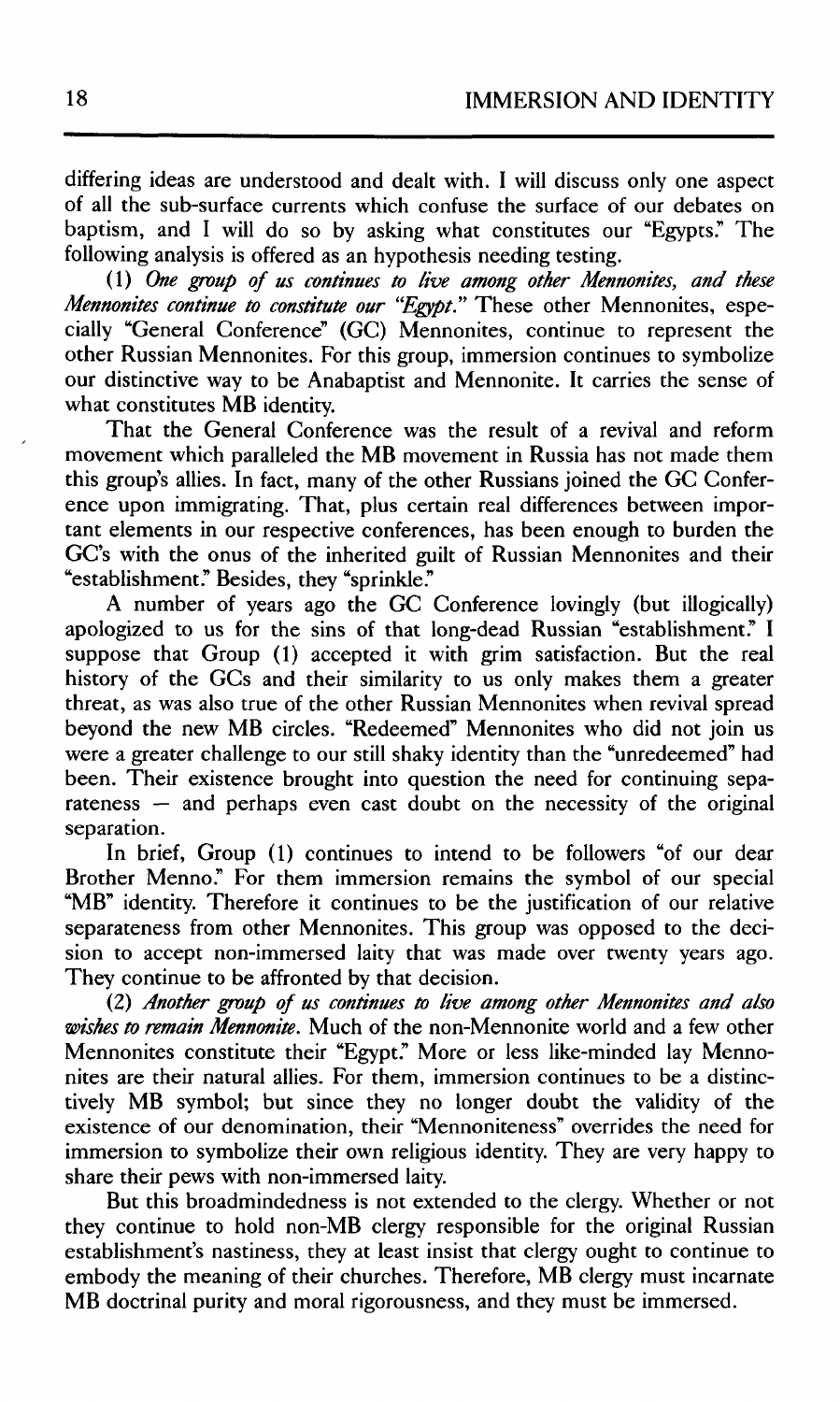Two generations ago, this group was numerous enough to accept several Ontario congregations containing non-immersed members. Just over twenty years ago they were strong enough to vote the acceptance of non-immersed lay individuals. They insisted, at that time, that the claims of "fellowship" overrode the claims of "theology." They are "Mennonite" enough to worship freely with the sprinkled and "theological" enough to insist that their ministers fully represent the MB essence. They are impatient with those who insist on dragging theology into public discussions. They wish to vote on the basis of "fellowship" and to leave the theologians to debate important esoterica among themselves. Their own leadership initiatives are likely to be exercised in local and regional chapters of MCC, MDS, and other inter-Mennonite lay organizations.

The surface reason given for requiring the distinction between clergy and laity is that non-immersed pastors could not sincerely immerse others. Can only married clergy sincerely marry the couples who stand before them? Did the non-immersed Jacob Becker validly immerse Heinrich Bartel at the first MB immersion? (Becker was then immersed by Bartel so that he would feel free to baptize three others who had asked to be immersed. The feeling that immersion should be by the immersed runs deep.) I think that only powerful but unstated convictions of the separate status of ministers could give this argument a shred of legitimacy. But to state this reason aloud is to risk losing it, for that distinction is denied by "official" Mennonite theology.

(3) Perhaps this is the place to suggest the logical possibility of a group for whom *"Egypt" is whatever detracts from biblical precedence and doctrinal orthodoxy.*  These would strive to decide the issue on the basis of a truth divorced from history and from all sub-surface currents. Whether or not their MB identity would be secure, it would certainly not be linked to a mode of baptism. That such objectivity is possible is not any longer easily believed. If they exist, they do not seem to have had any "political" importance among us.

(4) *For another group, their essential personal and religious identity has been narrowed to those specific aspects of their MB and Mennonite hentage which link Mennonites to the modern heirs of pietism.* Having differentiated between desirable and undesirable Mennonite beliefs and practices, they have also differentiated between Mennonites, whether inside or outside their own denominations. For them, "Egypt" is both "narrow" ethnicism and "left-wing" Anabaptism. They are impatient with the conservatism of Mennonite institutions and suspicious of "liberal" academics and leaders. Thus, during the discussion of a different item, one pastor warned against "liberal" Foundation Sunday School materials. He had not studied that curriculum. His source, and actual ally, was a neighboring GC pastor. Though immersion may be seen by them as a significant symbol, they can be impatient with modes which hinder them from allying freely with other Mennonites who share in their streamlined version of Mennonitism.

(5) *Another group of MBs are the self-conscious heirs of the movement to define the Anabaptist Vision.* Like Group (4), they also differentiate between desirable and undesirable beliefs and practices. For these, "Egypt" represents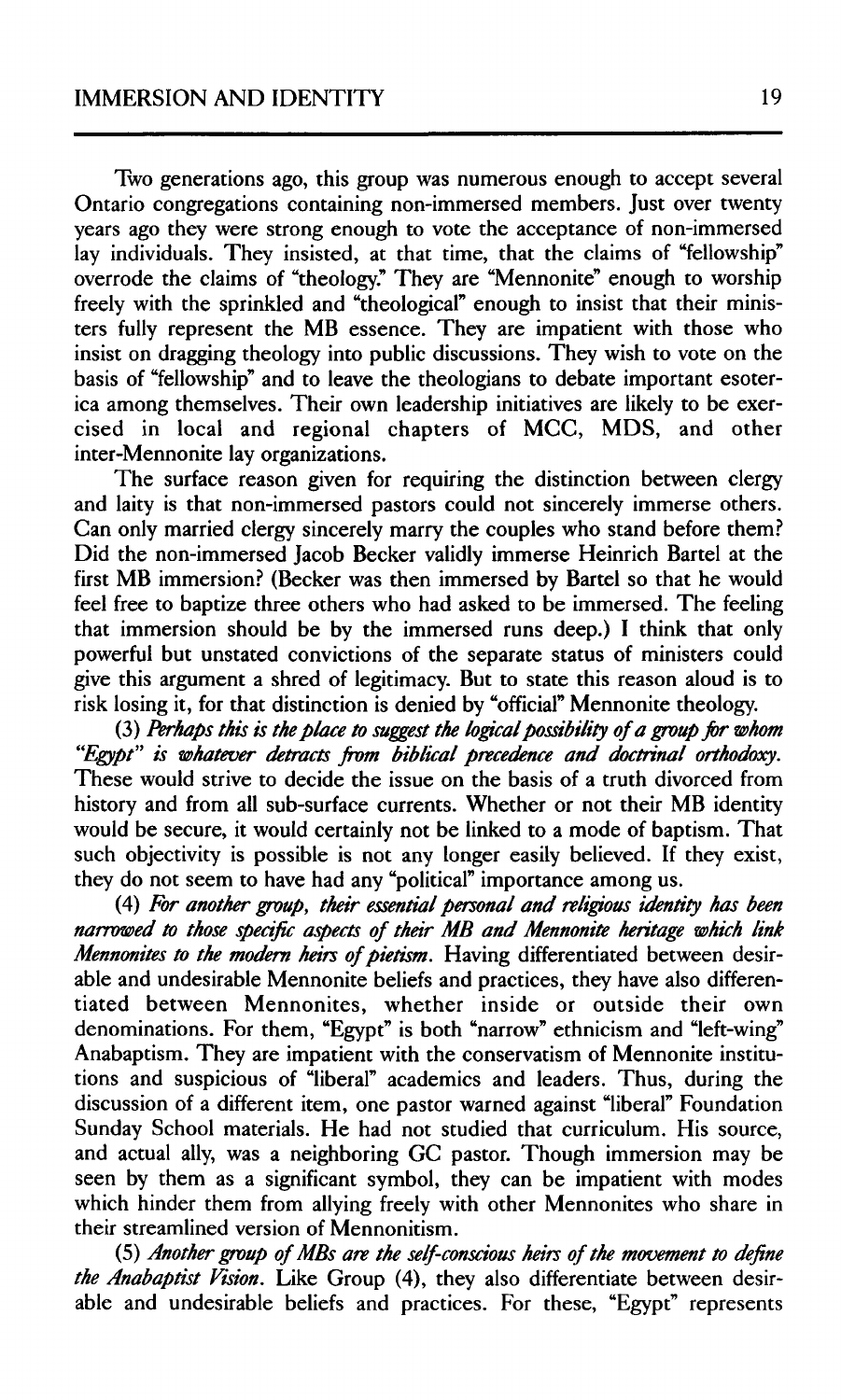those forces which would swamp what they take to be our special witness to the world. They also find their allies among the like-minded, with whom they hope to counter the trend toward a "worldly" evangelicalism in all Mennonite groups. These are opposed to the demand for rebaptism and are offended by the un-Anabaptist distinction between the ordained and the nonordained which our baptismal practice reinforces. Finally, they are appalled that Mennonites may abandon their theological distinctives at the very moment that sharply growing numbers of non-Mennonites are discovering the persuasiveness of those ideals.

(6) *There are a growing number of MBs who no longer live among large concentrations of Mennonites — or who, at any rate, wish they did not.* They are members of MB congregations who are trying to attract transfers and to make converts from their non-Mennonite world. For them, anything that smacks of Mennonite distinctives, whether ethnic or theological, distracts potential members. Mennonitism as such, whether MB or not, is the quaint and embarrassing "Egypt" from which they wish to be delivered. They want to be like presently fashionable "worldly" evangelicalism, for large groups now recognize this kind of Christian ethos and find it attractive. One young pastor stated on the conference floor that we should go from this baptism question to open debate on our Confession of Faith. He, and many others, would like to minimize or do away with any doctrinal emphases (like nonresistance) which call attention to our "peculiarities."

For these, the demand for rebaptism is probably not a problem. If their transfers were not immersed they mostly were baptized as infants. Few would have been sprinkled as adults on confession of faith, and even if they had been there might be few barriers to a rebaptism. Baptists (and, in the USA, Southern Baptists) set much of the ethos for this kind of evangelicalism, and some of them are still able to believe that immersion is the essence of baptism. Some Baptists even freely re-immerse other Baptist transfers. Therefore Group (6) is likely to vote with Group (1) on the rebaptism of the non-immersed. Yet, ironically, they intend to "bury" almost everything else that Group (1) wishes to defend by this practice.

#### *Other Evidence from the Reed ley Conference*

What I have argued so far is that the confused character of this resolution and the emotion behind its debate can only be explained by currents below the surface. I have also offered the hypothesis that a major part of the problem is our sense of MB identity over-against other groups, especially other Mennonite groups. And I projected six different ways in which that identity question divides us. I am not at all confident that I have identified the most important groups or that I have accurately described them. That can be tested by whether readers find themselves, or others, in these descriptions. I also realize that other sub-surface currents need to be charted.

There is, however, another way to test my hypothesis. If MBs have a fundamental identity problem, then surely it will surface in other ways. I believe that it does so, and I will limit myself to evidence of that in the other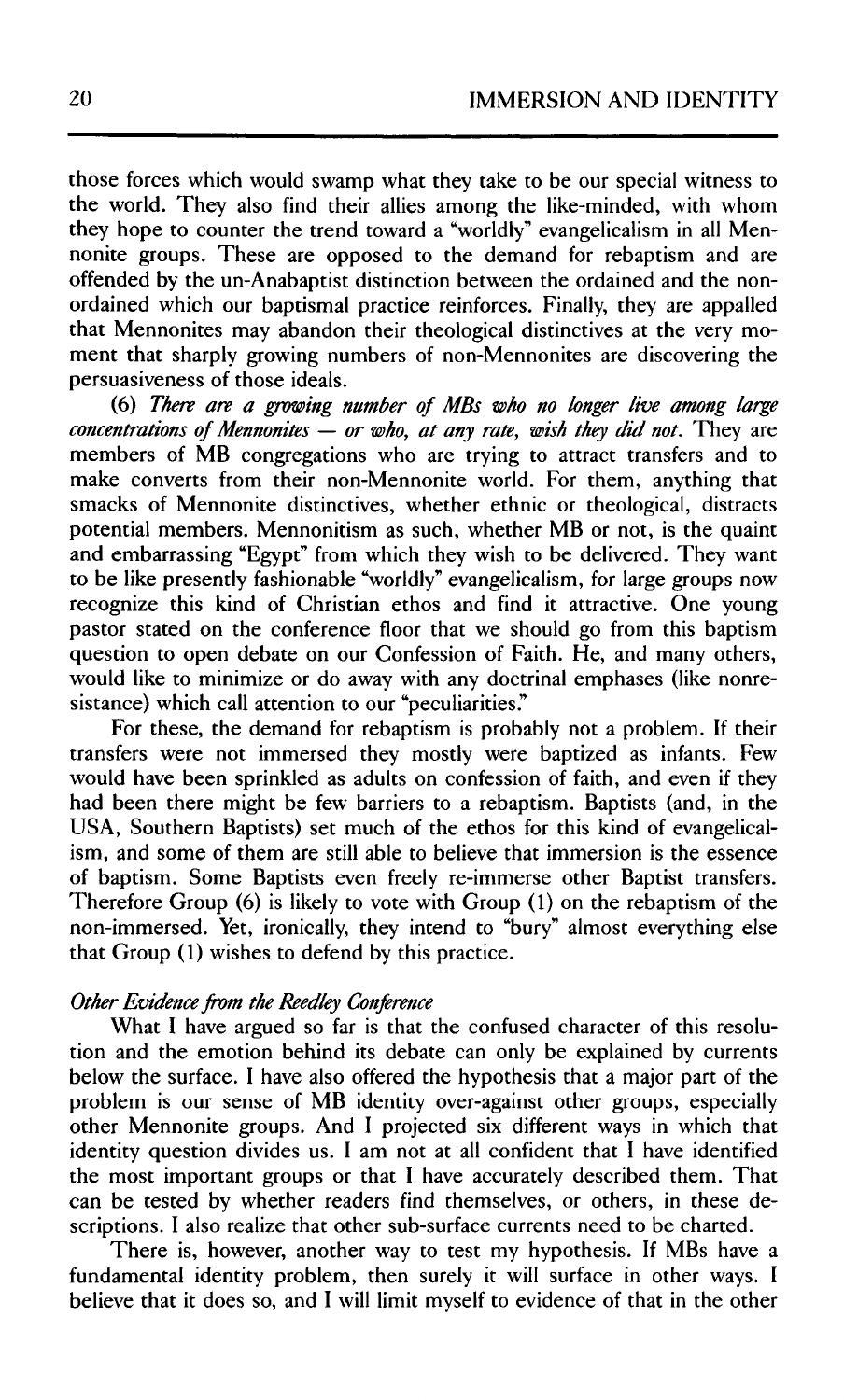statements presented by BORAC.

(1) *Most obviously, the statement on inter-Mennonite relations testifies to the very great hopes and fears which divide MBs vis a vis other Mennonites.* The statement admits that aspects of cooperation "tend to be controversial for Mennonite Brethren." We "postpone facing these issues"; "some secretly hoped that the matter will go away"; BORAC "recognizes the sensitivity of this issue"; yet some "have desired intensified relations or even merger." After a lengthy quotation of a statement on inter-Mennonite cooperation issued by the Bethlehem '83 joint OM and GC conference, BORAC asks MBs to be aware of this subject "and give themselves to prayerful support and counsel to find a God-honoring solution. Inter-Mennonite relations have to do with honesty and our reality in Christ with fellow-believers. No member of this body can evade that issue."

It is somewhat unclear who or what is to be supported and counseled. But it is at least clear that BORAC is asking for help. They are certainly right that these relations have to do with honesty. We have so often entered into joint projects and commitments and have then withdrawn that our integrity is at stake. I submit that we cannot be trusted because of our own identity crisis. One part of us "wills," and another part "nills." We do not agree on what constitutes our "Egypt." We do not agree whether other Mennonites (or *which*  other Mennonites) are our natural allies. We do not even agree which of our own MB distinctives to affirm or even whether our heritage is important enough to bother with, either positively or negatively. The issue cannot be evaded, says BORAC. But they are so aware that it is complex and divisive — and so unwilling to lead — that their "statement of counsel" gives no counsel beyond asking for counsel.

(2) *On the other hand, many of us are increasingly interested in our past.* The "Resolution on Historical Commission proposal" passed with no significant opposition. Of course, it did not involve much money; it mostly reorganized what already exists, and its emphasis on archival depositories strikes many as much too fusty to matter in the real world. It was a safe vote.

(3) *Even the "Statement on biblical authority" seems to me to reflect the underlying currents being considered.* It consists of a statement on biblical inerrancy put together by a group of scholars at Chicago several years ago preceded by a recommendation that it "be recognized as an acceptable summary of our position on the authority and inerrancy of the Scripture."<sup>2</sup>

The BORAC introduction stated that "questions have been raised about how the (Buhler) statement relates to the Chicago Statement...." They did not say what questions have been raised, nor do I see how the Chicago Statement could help answer them. In fact, the two statements answer quite different questions. The Buhler Statement discusses five principles regarding the *interpretation* of Scripture. The one from Chicago is a statement on the nature of biblical authority and, specifically, seeks to define and defend *inerrancy* and *infallibility* (which the Buhler statement simply affirms in two sentences).

For a fleeting moment I wondered whether the attempt to impose the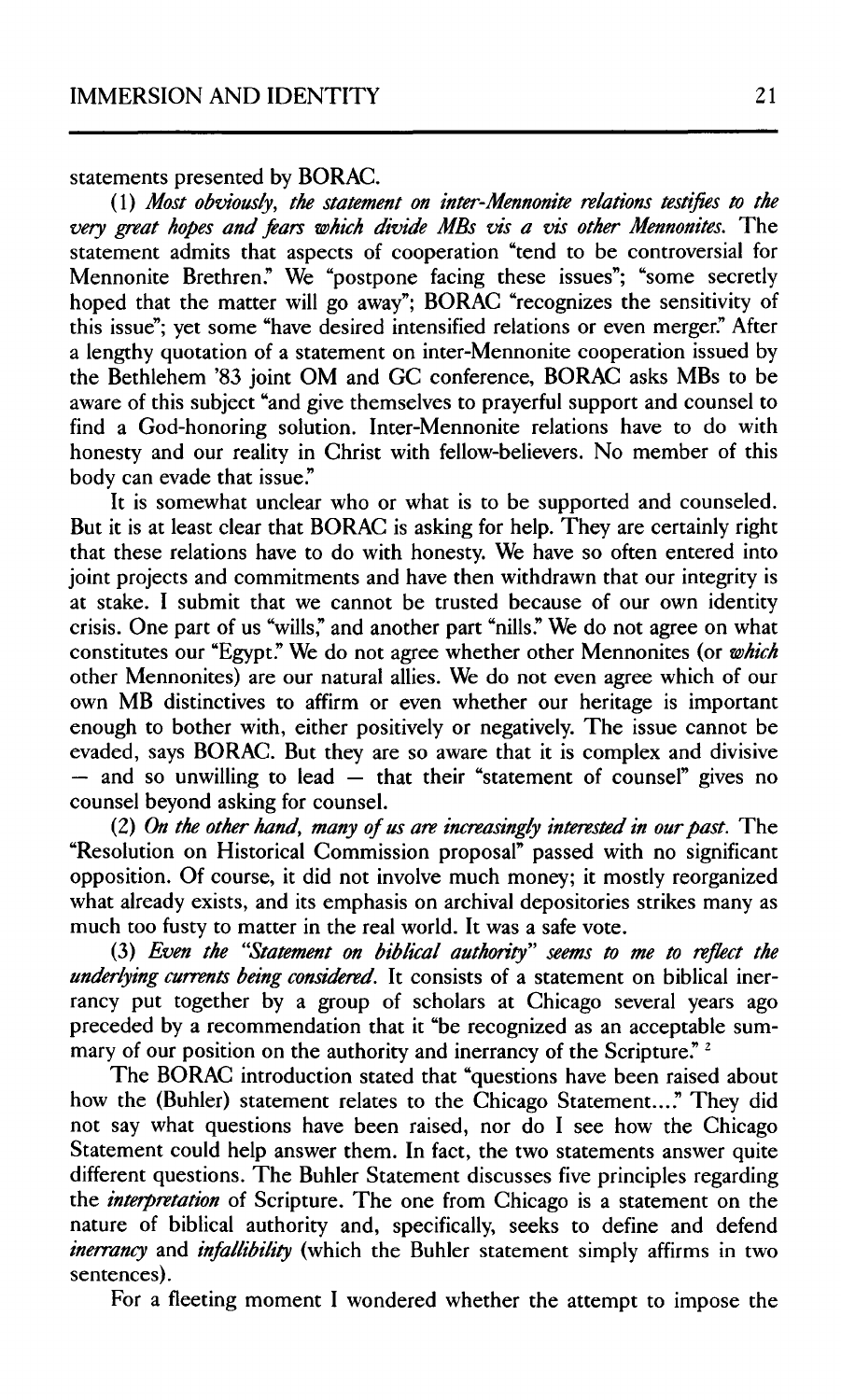Chicago statement was a "liberal" move to loosen up our strong stance on the scripture, since the Chicago statement was deliberately crafted to allow scholars to assert their sincere regard for scriptures in language sufficiently ambiguous to cover their own widely divergent interpretations on its nature and authority — or even their various definitions of "inerrant" and "infallible."

But I cannot think that BORAC wished to create deliberate confusion, though that is the effect. It is much more likely that they were placating those among us who prefer to identify with evangelicals on all points, even at the cost of ignoring simple logic and the distinctively conservative way in which Mennonites have sought to honor and to be faithful to God's word to us through the Bible. Perhaps the summary way the statement was handled on the Conference floor, and the fairly outright repudiation of it by one BORAC member lends credence to the rumor that the entire Board had not approved, had perhaps not even discussed, this statement of counsel.

In any case, someone (or ones) clearly must think that a statement by an ad hoc group of self-labeled evangelicals must automatically constitute a "standard" by which our own formulations must be judged. For them, even our own official statements, even when BORAC-formulated only six years earlier, represent the "Egypt" which is almost automatically suspect.

(4) *The statement labeled "Church membership profile" explicitly noted the evidence of greater diversity in our churches and its "implications for denominational identity.*" It noted that we continue to agree on doctrine, but that there are "clear discrepancies between belief and practice" and "considerable variability in lifestyle."

Though there was no discussion of the statement, the survey data does represent a "hot potato," for data showing that members have moved toward or away from certain teachings and practices may be decried or hailed depending upon the interpreter's definition of what constitutes "Egypt."

(5/6) *The other two statements of counsel presented by BORAC are related to the currents around us, but are not so directly "Mennonite" issues.* The statement on the "Ministry of women in our churches" speaks to something controversial among most "Egypts" or allies we may have.

The statement asking that criticism be coupled with affirmation should be well taken. But unless leadership deals with the underlying currents and with adequately defining our real "Egypts," then there will be no way to deal effectively with surface issues. And inevitably there will be nothing left to affirm.

## YET ANOTHER SUBMERSION

All this talk of surface agitation and its sub-surface reasons ends by refracting back upon the speaker. This I had not expected. What deeper currents in me contributed to my indignation — and continues to do so? And if my feelings aren't wholly righteous, is my own self-identity a problem?

It is true that I have often disagreed with doctrinal and moral resolutions which have been passed on the Conference floor. Worse yet, I have been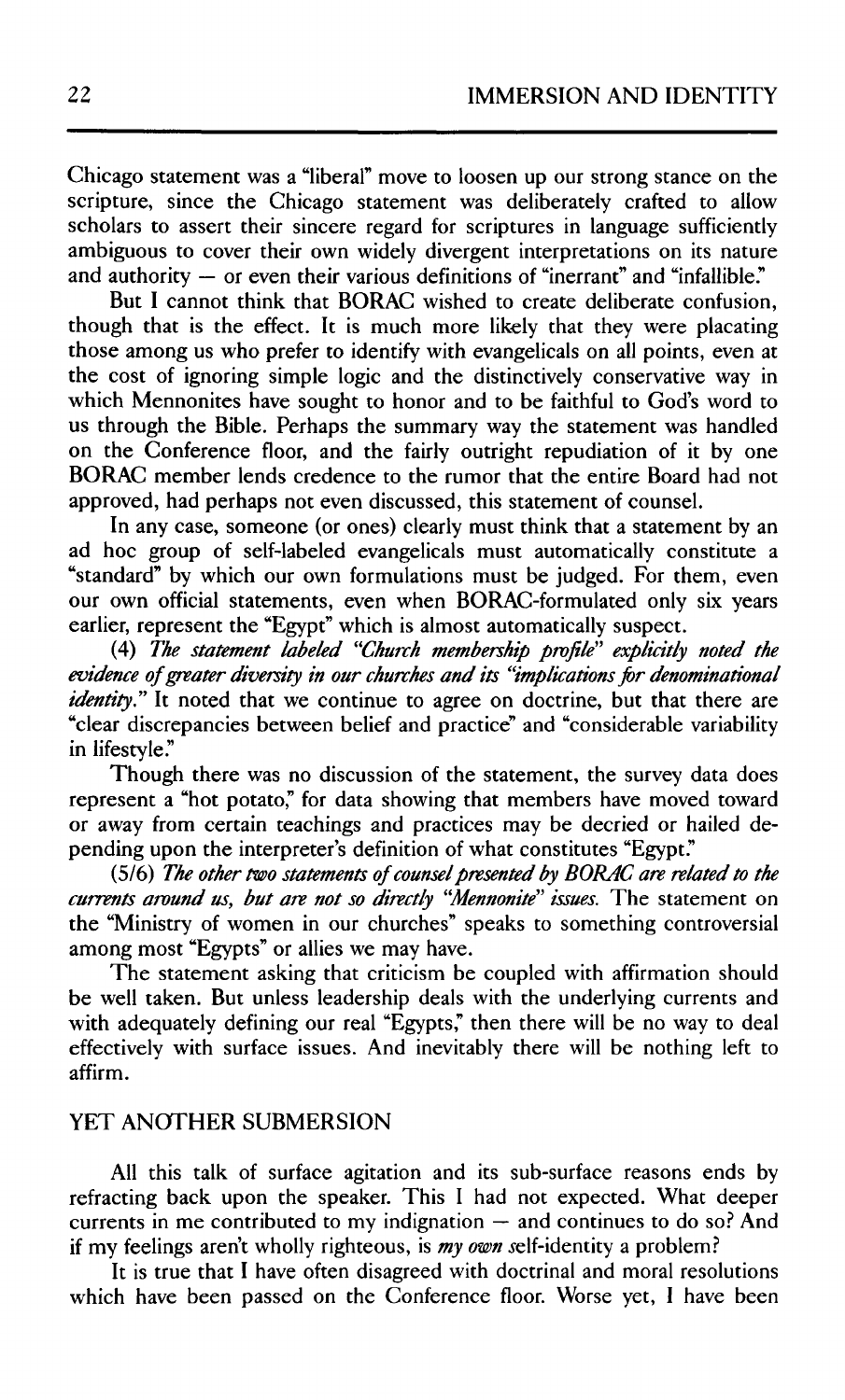dismayed by how ineptly they have sometimes been written and by how uninformed the debate has often been.

The first conference I attended as a delegate was in 1961 (I think it was a district conference). Ironically, the major debate was whether to allow sprinkled laity to become members without rebaptism, and much was being made of the Early Church example. During a break, I approached a leading Church teacher and theologian and urged that these references were inaccurate. "I know," he sheepishly said, "Why don't you tell them. You are young. You have less to lose." I went home and wrote an article on the topic, but it was never published.

I was seriously disillusioned at the 1972 General Conference (again in Reedley) when BORAC admitted that their resolution on abortion was inadequate. They admitted that they had not even been aware of fundamental objections which had been voiced by delegates. "But we need *something," pled*  the moderator. "Let's all vote for this and three years from now we will come back with a better statement." It actually passed — overwhelmingly!

Three years later at Winnipeg, BORAC presented an excellent paper on abortion. But it was not offered for a vote, nor did it result in a resolution. The Reedley statement remains our official position! I really do not know which of the many resolutions passed in the last one hundred years are even *intended* to remain binding. I know no principle, beyond personal agreement or blind obedience (which are not principles) which would automatically grant authority to any of them. It has been a long time since there has been an authentic process leading to a genuine consensus. Principles are not made true or binding by a majority  $-$  or even a two-thirds  $-$  vote. So far as I am concerned, resolutions have become worse than useless.<sup>3</sup>

I also know that I am distressed by many of the traditionalists among us who cling blindly to our old ethnic ways and our old symbols. I agree with them that much that is good and true seems to be dying with them. Apparently, for example, they once had a way to achieve consensus, even though their conclusions often alienated the more progressive. As I discussed in *New Wineskins for Old Wine*,<sup>4</sup> it is all too possible to lose the reality while clinging to the symbol which once expressed it (as they are now doing with immersion, I think).

I am even bothered by academics like myself. Our method is to call a study conference and read papers to each other about pressing issues. From these it was hoped that a scholarly consensus would emerge which could be ratified at a conference session. This also has not worked. In the first place, the natural setting for this mode is the University; and, as there, the built-in propensity is to generate variant viewpoints in geometric progression. Perhaps our scholars could have come to agreement if they hadn't had so many duties that they never would stay together long enough to work through the issues. In the second place, not even adequately footnoted essays produce conviction. The papers were published; but, except for the few who read them, and the still fewer who did not quickly forget them, they might as well have remained unwritten. In the third place, they remained on the surface of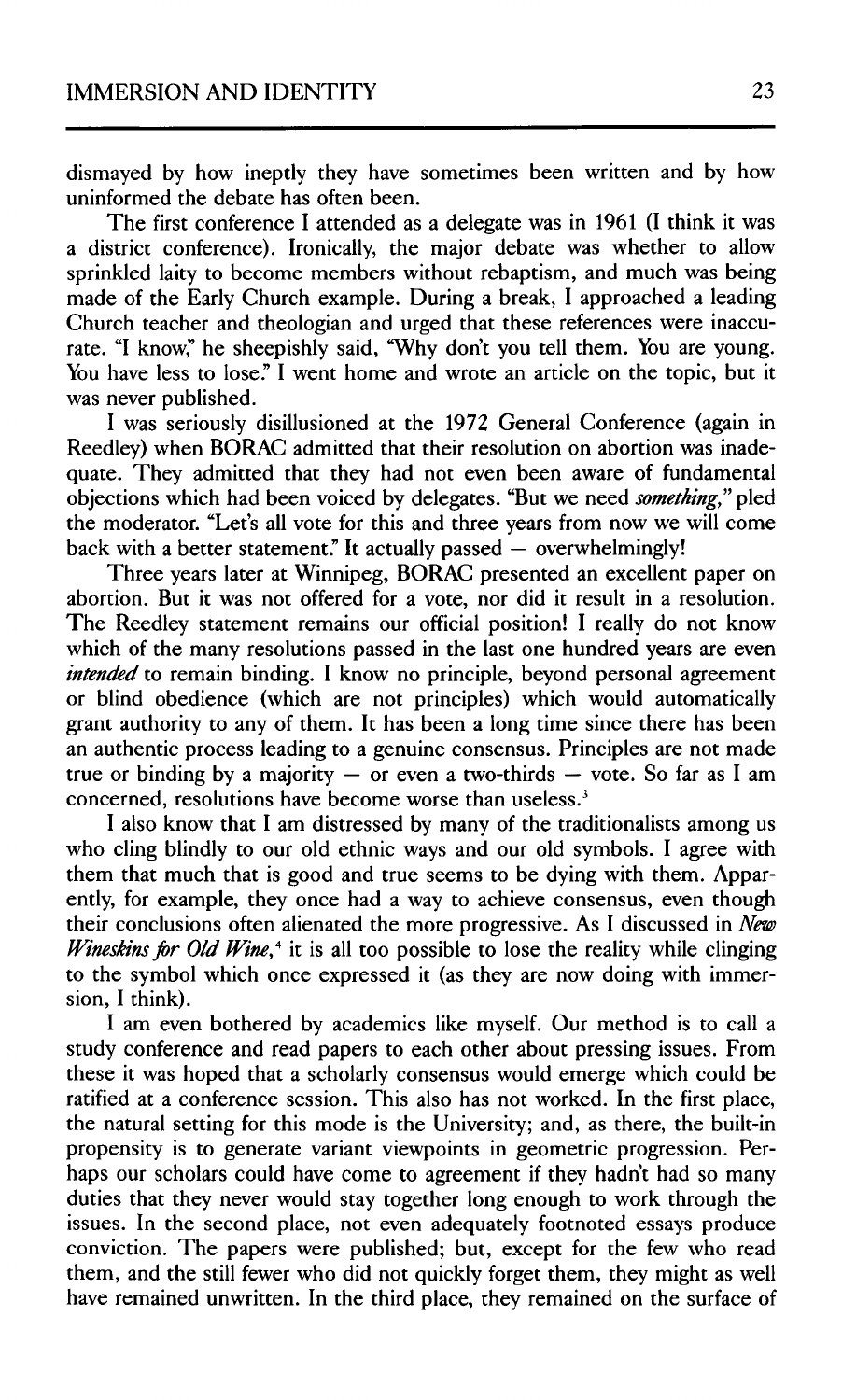things. They also betrayed little awareness of the way the currents below the surface shaped what was being discussed "rationally." Nor were the various "Egypts" and "Canaans" that shape rationality given their due.

I am also angry at those who are anxious to sell our birthright for whatever popular potage is offered by the religious marketplace. Twenty-four years ago I made a decision that I would try to remain with the Mennonite Brethren. I do not regret it, because that is what I am. But I increasingly wonder whether I have chosen a lost cause.

There are so many currents. And there is so little that has been done to understand and channel them. And so it is understandable that our leaders have been reduced to asking the rest of us for counsel and have hoped that "polity" — a decent respect for our common prejudices as revealed by majority vote — would substitute for the search for wisdom.

But isn't it possible to accept all this with some serenity, in faith that God is working even in all this for good? Or could I at least accept the possibility that  $\overline{I}$  am slightly paranoid, misreading currents that might actually bring a stronger Church?

Perhaps so, if my own Christian identity were secure. What concerns me now is the liklihood that my dismay is really anger at myself. I have been given every opportunity to contribute to our Church. I have been free to think and to teach and to write. That first article was the only one that has been rejected. I think I have said many true things. I have often been blessed, and I think that I have been permitted to touch at least a few others for good. I have also made mistakes.

Mennonite Brethren have also stood for and lived out many true things. We have been blessed, and we have been permitted to touch others for good. We have also made mistakes.

But truths and blessings will not save us. When something at the center gives way, then all the good things are swept this way and that (or even remain for awhile) in response to currents which we neither understand nor control. And the currents sweep other good things past us and we eagerly grasp them until they again are swept away. But none of them are truly ours.

All this makes me angry. I am indignant that neither our official leadership nor the unofficial leadership which any of us may exercise has sought to understand and guide what is happening. I am equally distressed that the rest of us may prefer it that way. I think a strong argument can be made that we actually prevent the emergence of leaders.

The anger is partly a good sign. Apathy would mean that one no longer cared, that the search for the Kingdom among us had been abandoned. But does anger also mean that love is not yet pure, and that one has not yet received the righteousness which works to set things right?

There is the promise that if we seek first the Kingdom of God and his righteousness, then all the good things will be added to us. But I am sure that we have not sought it well.

Then what, besides inertia, still holds us together? Perhaps our only hope is the ten or twenty righteous, here or there, whom God alone knows.